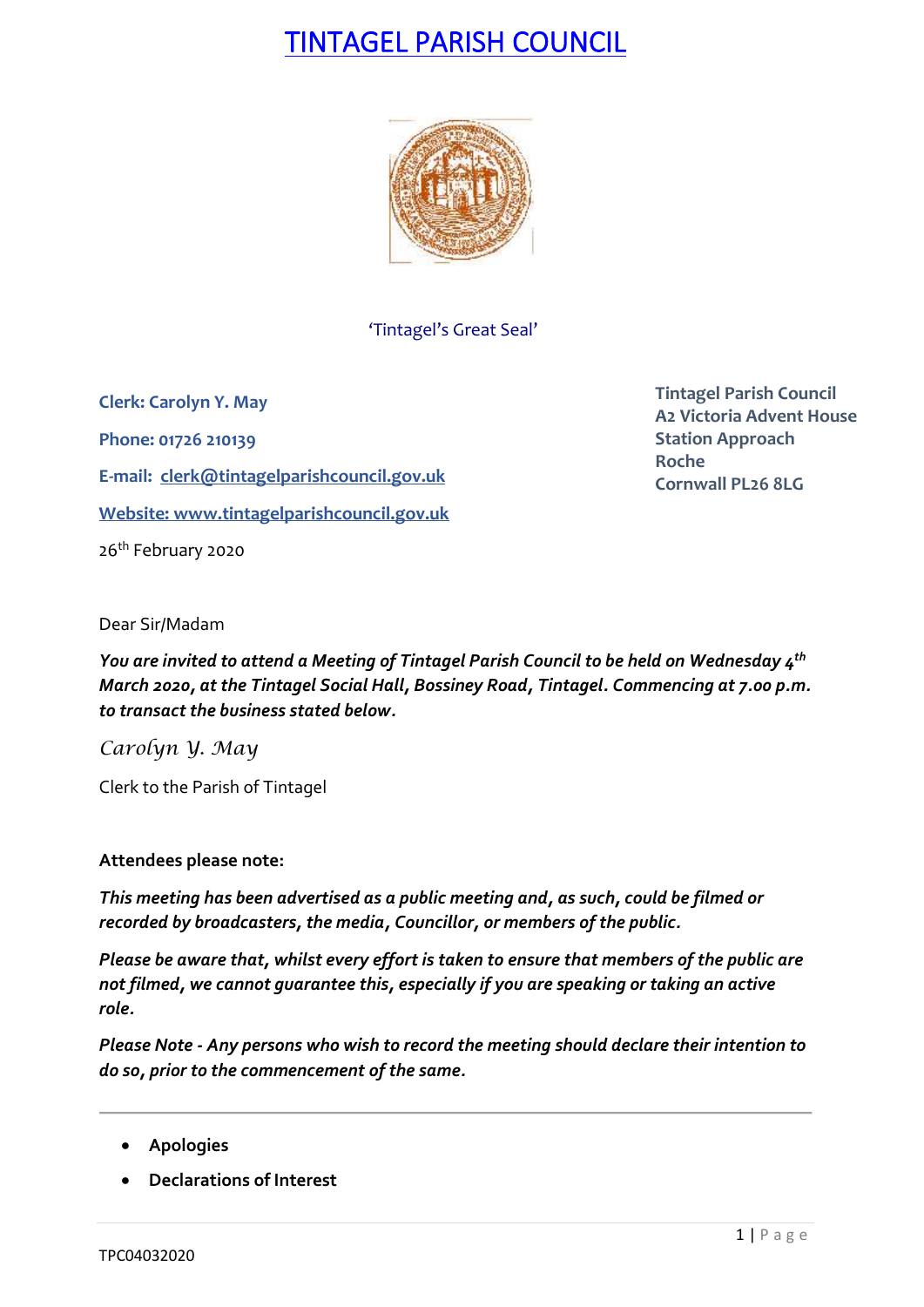• **Invitation to members of the public to speak prior to meeting, (10 minutes allowed for this item) -** Participants attention is respectfully drawn to the Parish Council's 'Public Participation Policy', which sets out the rules governing this part of the agenda - only items listed on the said agenda may be discussed.\*

# **AGENDA**

**Minutes -** To Approve the Minutes of the previous meetings, held on the 5 th February and 17th February 2020 and matters arising (Appendix A and B respectively).

**Judith Hann – Cornwall Development Company**

**Lavatory Charges** – Cllr Goward

**Planning Applications** – Appendix C

**Planning Decisions** – Appendix D

**Accounts Payable** – Appendix E (to follow)

### **Updates**:

- Planning Group Cllr. Goward
- Projects Cllr. Appleby-Tremain (Social Hall)
- Staffing Group Membership Cllr Tremain
- TVC Cllr. Harper

### **Correspondence**

#### **\* Public Participation**

- Persons wishing to speak at any meeting can only do so in relation to decision items on the agenda.
- In respect of questions at Council meetings, members of the public must give notice in writing to the Parish Clerk, by no later than noon on the Friday before the Council meeting. The notice must specify the nature of the question in enough detail to enable a reply to be prepared. Questioners have the right to ask one supplementary question once they have received the chairman's response.
- Contributions are limited to one per person per item and no person shall speak for more than 3 minutes, except in exceptional circumstances, to be determined by the Chairman.

## **Next Meeting - The next Scheduled meeting is on Wednesday 1 st April 2020.**